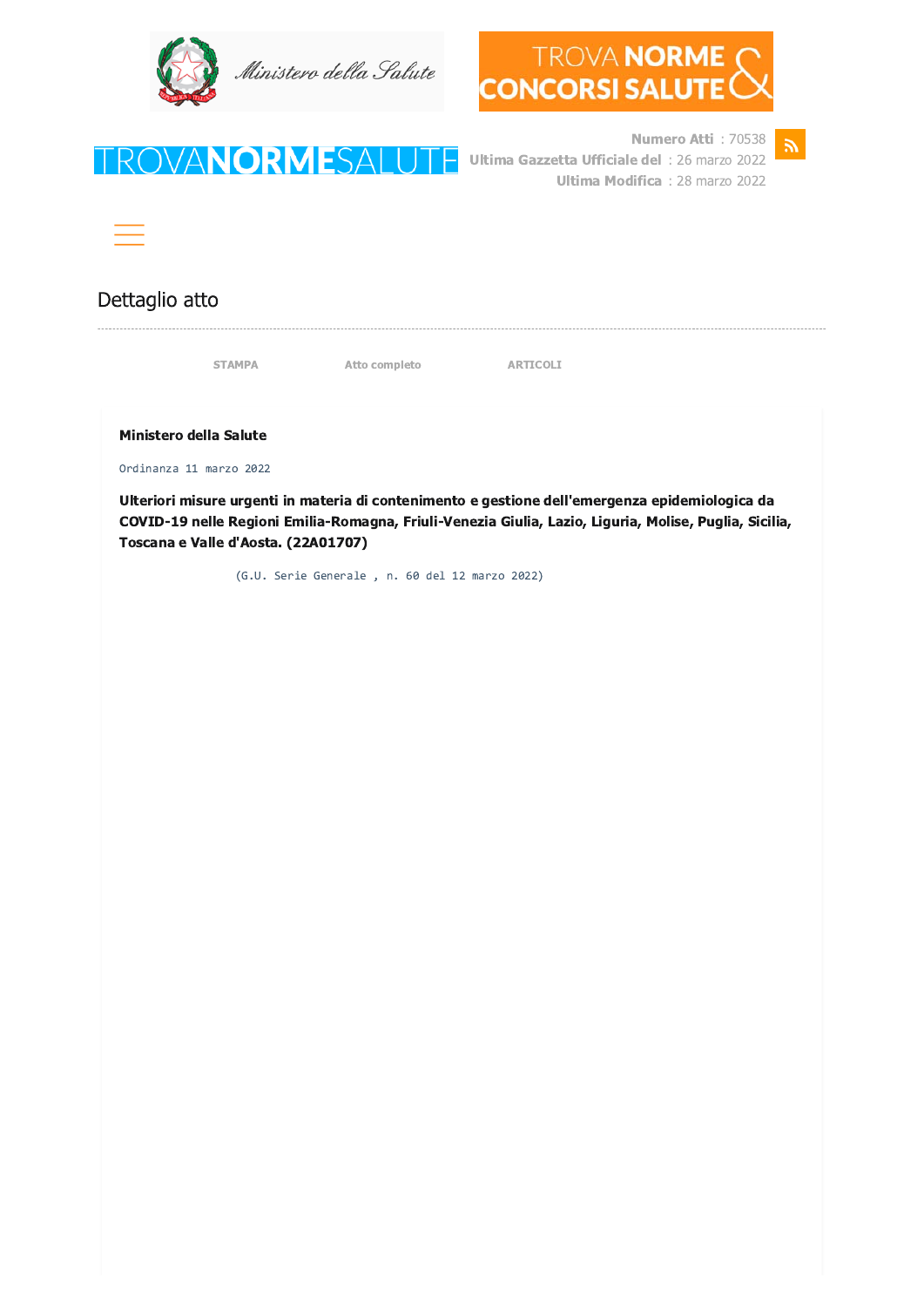## IL MINISTRO DELLA SALUTE

Visti gli articoli 32, 117, comma 2, lettera q), e 118 della Costituzione;

Vista la legge 23 dicembre 1978, n. 833, recante «Istituzione del Servizio sanitario nazionale», e, in particolare, l'art. 32;

Visto l'art. 117 del decreto legislativo 31 marzo 1998, n. 112, in materia di conferimento di funzioni e compiti amministrativi dello Stato alle regioni e agli enti locali;

Visto l'art. 47-bis del decreto legislativo 30 luglio 1999, n. 300, che attribuisce al Ministero della salute le funzioni spettanti allo Stato in materia di tutela della salute;

Visto il decreto-legge 25 marzo 2020, n. 19, convertito, con modificazioni, dalla legge 22 maggio 2020, n. 35, recante «Misure urgenti per fronteggiare l'emergenza epidemiologica da COVID-19»;

Visto il decreto-legge 16 maggio 2020, n. 33, convertito, con modificazioni, dalla legge 14 luglio 2020, n. 74, e successive modificazioni, recante «Ulteriori misure urgenti per fronteggiare  $\vert$ l'emergenza epidemiologica da COVID-19», e, in particolare, l'art. 1,  $comma$  16-bis e seguenti;

Visto, in particolare, l'art. 1, comma 16-ter, del citato decreto-legge 16 maggio 2020, n. 33, il quale prevede che: «L'accertamento della permanenza per quattordici giorni in uno scenario inferiore a quello che ha determinato le misure restrittive, effettuato ai sensi del comma 16-bis, come verificato dalla Cabina di regia, comporta l'applicazione, per un ulteriore periodo di quattordici giorni, delle misure relative allo scenario immediatamente inferiore, salvo che la Cabina di regia ritenga congruo un periodo inferiore. Sono fatti salvi gli atti gia' adottati conformemente ai principi definiti dal presente comma»;

Visto, altresi', l'art. 1, comma 16-septies, del citato decreto-legge 16 maggio 2020, n. 33, da ultimo modificato dall'art.  $2$ , comma 2, lettera c), del decreto-legge 23 luglio 2021, n. 105, ai sensi del quale: «Sono denominate: a) "Zona bianca": le regioni nei  $\vert$ cui territori alternativamente: 1) l'incidenza settimanale dei contagi e' inferiore a 50 casi ogni 100.000 abitanti per tre settimane consecutive; 2) l'incidenza settimanale dei contagi e' pari  $\overline{\rm o}$  superiore a 50 casi ogni 100.000 abitanti e si verifica $\,$  una $\,$  delle  $\,$ due seguenti condizioni: 2.1) il tasso di occupazione dei posti letto in area medica per pazienti affetti da COVID-19 e' uguale o inferiore al 15 per cento; 2.2) il tasso di occupazione dei posti letto in terapia intensiva per pazienti affetti da COVID-19 e' uguale o inferiore al 10 per cento di quelli comunicati alla Cabina di regia di cui al decreto del Ministro della salute 30 aprile 2020, entro cinque giorni dalla data di entrata in vigore del presente decreto. La comunicazione puo' essere aggiornata con cadenza mensile sulla base di posti letto aggiuntivi, che non incidano su quelli gia' esistenti e destinati ad altre attivita'; b) "Zona gialla": le regioni nei cui territori alternativamente: 1) l'incidenza settimanale dei contagi e' pari o superiore a 50 e inferiore a 150 casi ogni 100.000 abitanti, salvo che ricorrano le condizioni indicate nella lettera a); 2) l'incidenza settimanale dei casi e' pari o superiore a 150 casi ogni 100.000 abitanti e si verifica una delle due seguenti condizioni, salvo che ricorrano le condizioni indicate nella lettera a): 2.1) il tasso di occupazione dei posti letto in area medica per pazienti affetti da COVID-19 e' uguale o inferiore al 30 per cento; 2.2) il tasso di occupazione dei posti letto in terapia intensiva per pazienti affetti da COVID-19 e' uguale  $\circ$  inferiore al 20 per cento di quelli comunicati alla predetta Cabina di regia entro cinque giorni dalla data di entrata in vigore del presente decreto. La comunicazione puo' essere aggiornata con cadenza mensile sulla base di posti letto aggiuntivi, che non incidano su quelli gia' esistenti e destinati ad altre attivita';»;

Visto il decreto-legge 1° aprile 2021, n. 44, convertito, con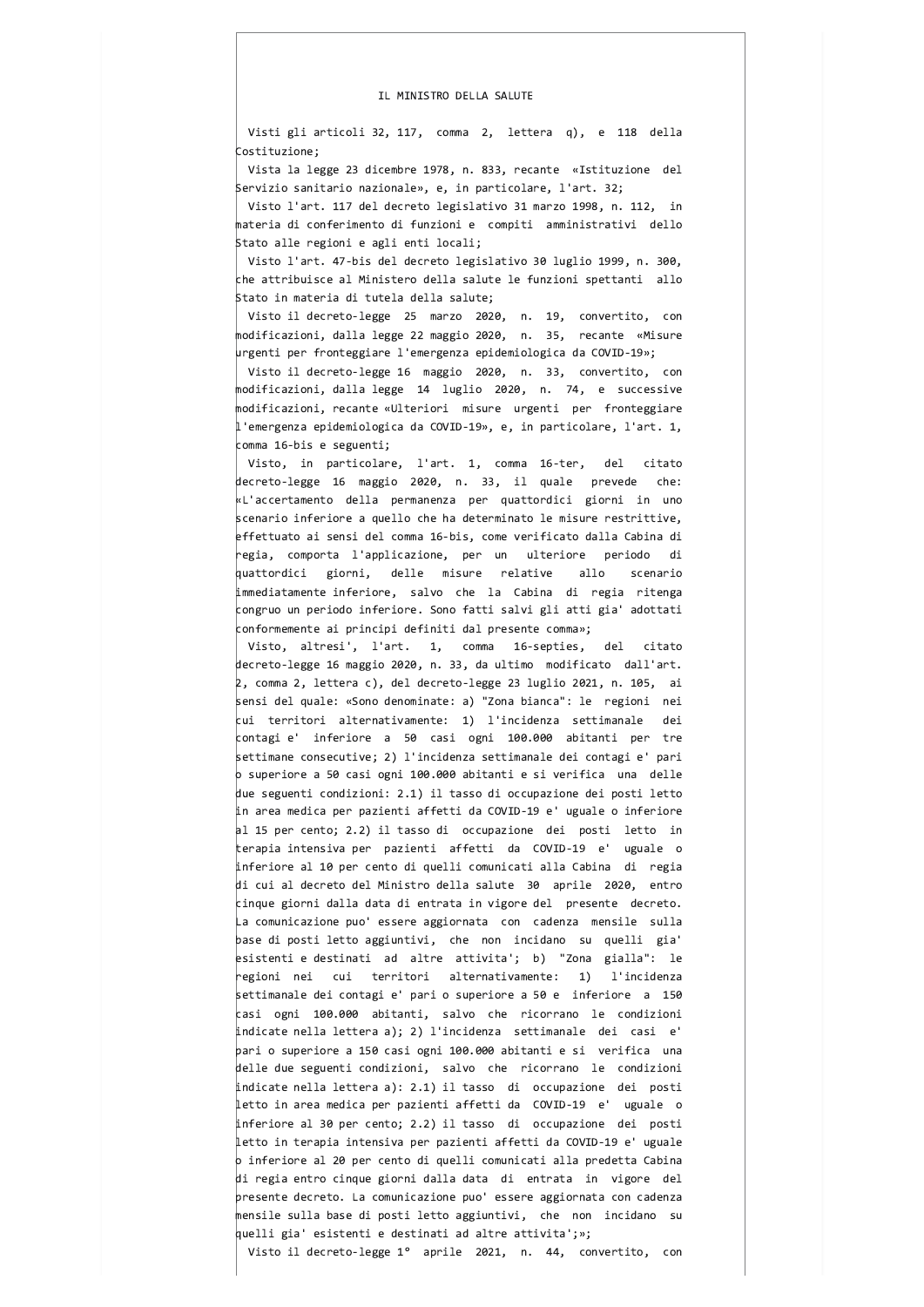modificazioni, dalla legge 28 maggio 2021, n. 76, e successive modificazioni, recante «Misure urgenti per il contenimento dell'epidemia da COVID-19, in materia di vaccinazioni anti SARS-CoV-2, di giustizia e di concorsi pubblici»;

Visto il decreto-legge 22 aprile 2021, n. 52, convertito, con modificazioni, dalla legge 17 giugno 2021, n. 87, e successive modificazioni, recante «Misure urgenti per la graduale ripresa delle attivita' economiche e sociali nel rispetto delle esigenze di contenimento della diffusione dell'epidemia da COVID-19» e, in particolare gli articoli 9-bis e seguenti;

Visto il decreto-legge 23 luglio 2021, n. 105, convertito, con modificazioni, dalla legge 16 settembre 2021, n. 126, recante «Misure urgenti per fronteggiare l'emergenza epidemiologica da COVID-19 e per  $\vert$ l'esercizio in sicurezza di attivita' sociali ed economiche»;

Visto il decreto-legge 6 agosto 2021, n. 111, convertito, con modificazioni, dalla legge 24 settembre 2021, n. 133, recante «Misure urgenti per l'esercizio in sicurezza delle attivita' scolastiche, universitarie, sociali e in materia di trasporti»;

Visto il decreto-legge 21 settembre 2021, n. 127, convertito, con modificazioni, dalla legge 19 novembre 2021, n. 165, recante «Misure urgenti per assicurare lo svolgimento in sicurezza del lavoro pubblico e privato mediante l'estensione dell'ambito applicativo della certificazione verde COVID-19 e il rafforzamento del sistema di screening»:

Visto il decreto-legge 8 ottobre 2021, n. 139, convertito, con modificazioni, dalla legge 3 dicembre 2021, n. 205, recante «Disposizioni urgenti per l'accesso alle attivita' culturali, sportive e ricreative, nonche' per l'organizzazione di pubbliche amministrazioni e in materia di protezione dei dati personali»;

Visto il decreto-legge 26 novembre 2021, n. 172, convertito, con modificazioni, dalla legge 21 gennaio 2022, n. 3, recante «Misure urgenti per il contenimento dell'epidemia da COVID-19 e per lo svolgimento in sicurezza delle attivita' economiche e sociali»;

Visto il decreto-legge 24 dicembre 2021, n. 221, convertito, con modificazioni, dalla legge 18 febbraio 2022, n. 11, recante «Proroga dello stato di emergenza nazionale e ulteriori misure per il contenimento della diffusione dell'epidemia da COVID-19», e, in particolare, l'art. 1, comma 1, ai sensi del quale: «In considerazione del rischio sanitario connesso al protrarsi della diffusione degli agenti virali da COVID-19, lo stato di emergenza dichiarato con deliberazione del Consiglio dei ministri del 31 gennaio 2020, e' ulteriormente prorogato fino al 31 marzo 2022.»;

Visto il decreto-legge 7 gennaio 2022, n. 1, convertito, con modificazioni, dalla legge 4 marzo 2022, n. 18, recante «Misure urgenti per fronteggiare l'emergenza COVID-19, in particolare nei luoghi di lavoro, nelle scuole e negli istituti della formazione superiore»:

Visto il decreto del Presidente del Consiglio dei ministri 17 giugno 2021, recante «Disposizioni attuative dell'art. 9, comma 10, del decreto-legge 22 aprile 2021, n. 52, recante "Misure urgenti per la graduale ripresa delle attivita' economiche e sociali nel rispetto delle esigenze di contenimento della diffusione dell'epidemia da COVID-19"», e successive modificazioni, pubblicato nella Gazzetta Ufficiale della Repubblica italiana 17 giugno 2021, n. 143;

Visto il decreto del Presidente del Consiglio dei ministri 21 gennaio 2022, recante «Individuazione delle esigenze essenziali e primarie per il soddisfacimento delle quali non e' richiesto il possesso di una delle certificazioni verdi COVID-19», pubblicato nella Gazzetta Ufficiale della Repubblica italiana 24 gennaio 2022, n. 18:

Visto il decreto del Ministro della salute 30 aprile 2020, recante «Adozione dei criteri relativi alle attivita' di monitoraggio del rischio sanitario di cui all'allegato 10 del decreto del Presidente del Consiglio dei ministri del 26 aprile 2020», pubblicato nella Gazzetta Ufficiale della Repubblica italiana 2 maggio 2020, n. 112;

Vista l'ordinanza del Ministro della salute 25 febbraio 2022, recante «Ulteriori misure urgenti in materia di contenimento e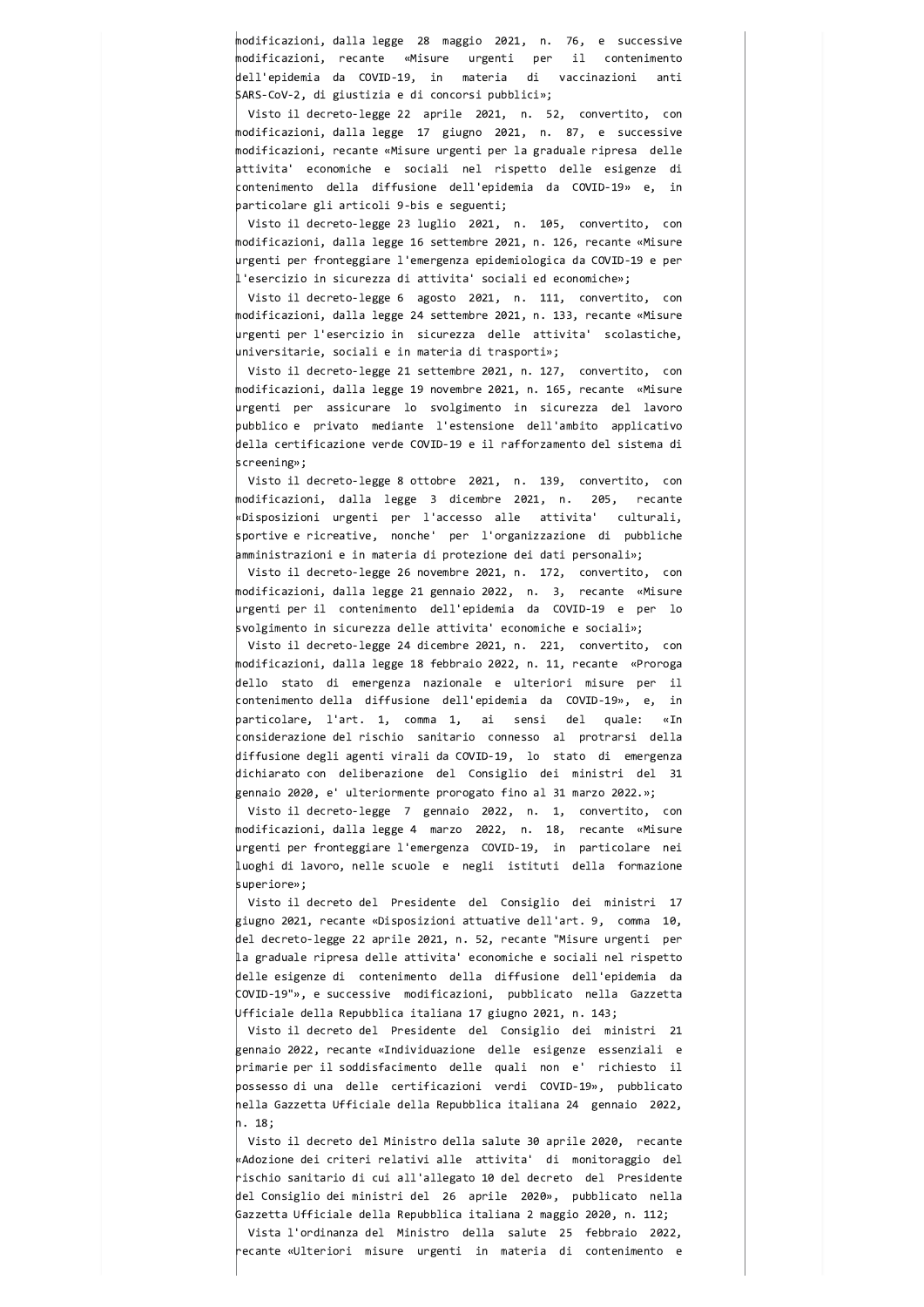gestione dell'emergenza epidemiologica da COVID-19 nelle Regioni Campania, Friuli-Venezia Giulia, Lazio, Liguria, Lombardia, Molise, Sicilia, Veneto e nelle Province autonome di Trento e di Bolzano», pubblicata nella Gazzetta Ufficiale della Repubblica italiana 26 febbraio 2022. n. 48:

Vista l'ordinanza del Ministro della salute 4 marzo 2022, recante «Ulteriori misure urgenti in materia di contenimento e gestione dell'emergenza epidemiologica da COVID-19 nelle Regioni Abruzzo, Calabria, Emilia-Romagna, Marche, Piemonte, Puglia, Sardegna, Toscana, Valle d'Aosta e nella Provincia autonoma di Trento», pubblicata nella Gazzetta Ufficiale della Repubblica italiana 5 marzo 2022, n. 54;

Vista l'ordinanza del Ministro della salute 8 febbraio 2022, recante «Ulteriori misure urgenti in materia di contenimento e |<br>|gestione dell'emergenza epidemiologica da COVID-19 concernenti l'utilizzo dei dispositivi di protezione delle vie respiratorie sull'intero territorio nazionale», pubblicata nella Gazzetta Ufficiale della Repubblica italiana 9 febbraio 2022, n. 33;

Visto il decreto del Ministro della salute 29 maggio 2020 con il quale e' stata costituita presso il Ministero della salute la Cabina di regia per il monitoraggio del livello di rischio, di cui al decreto del Ministro della salute 30 aprile 2020;

Vista la dichiarazione dell'Organizzazione mondiale della sanita' dell'11 marzo 2020, con la quale l'epidemia da COVID-19 e' stata valutata come «pandemia» in considerazione dei livelli di diffusivita' e gravita' raggiunti a livello globale;

Considerato l'evolversi della situazione epidemiologica a livello nazionale e internazionale;

Visto il verbale dell'11 marzo 2022 della Cabina di regia, unitamente al report n. 95, nel quale si rileva che: «Persiste la tendenza in diminuzione del tasso di occupazione dei posti letto in terapia intensiva calcolati ai sensi del decreto del Ministro della salute 30 aprile 2020 (...) Continua anche la diminuzione del tasso di occupazione delle aree mediche COVID-19 (...) Nella settimana di monitoraggio si osserva una inversione della tendenza in miglioramento documentata nelle precedenti settimane. Aumenta la trasmissibilita', l'incidenza, documentata nei dati aggregati piu' aggiornati resi disponibili dal Ministero della salute e peggiora il rischio epidemico in diverse Regioni italiane. Si continua, tuttavia, a documentare una diminuzione del numero di persone ricoverate in ospedale.»;

Visti i verbali del 25 febbraio 2022, del 4 marzo 2022 e dell'11 marzo 2022 della Cabina di regia, unitamente ai report n. 93, 94 e  $95$ , e, in particolare, i documenti recanti «Indicatori decisionali come da decreto-legge del 18 maggio 2021, n. 65, art. 13», allegati a ciascuno dei predetti verbali, nonche' i dati di monitoraggio giornalieri, dai quali risulta che, anche in considerazione di un complessivo trend in decrescita del tasso di occupazione dei posti letto in terapia intensiva e in area medica, per le Regioni Emilia-Romagna, Friuli-Venezia Giulia, Liguria, Molise, Puglia, Sicilia, Toscana e Valle d'Aosta, sussistono i presupposti per  $|1$ 'applicazione delle misure previste per la c.d. «zona bianca»;

Considerato, altresi', che, come si evince dai documenti recanti «Indicatori decisionali come da decreto-legge del 18 maggio 2021, n. 65, art. 13», allegati ai citati verbali del 25 febbraio 2022 e del 4 marzo 2022 della Cabina di regia, alla Regione Lazio continuano ad applicarsi, per un periodo di quindici giorni, ferma restando la possibilita' di una nuova classificazione, le misure di cui alla c.d. «zona gialla», non sussistendo i presupposti di cui all'art. 1, comma 16-ter, del citato decreto-legge 16 maggio 2020, n. 33;

Sentiti i Presidenti delle Regioni Emilia-Romagna, Friuli-Venezia Giulia, Lazio, Liguria, Molise, Puglia, Sicilia, Toscana e Valle d'Aosta;

## Emana la seguente ordinanza: